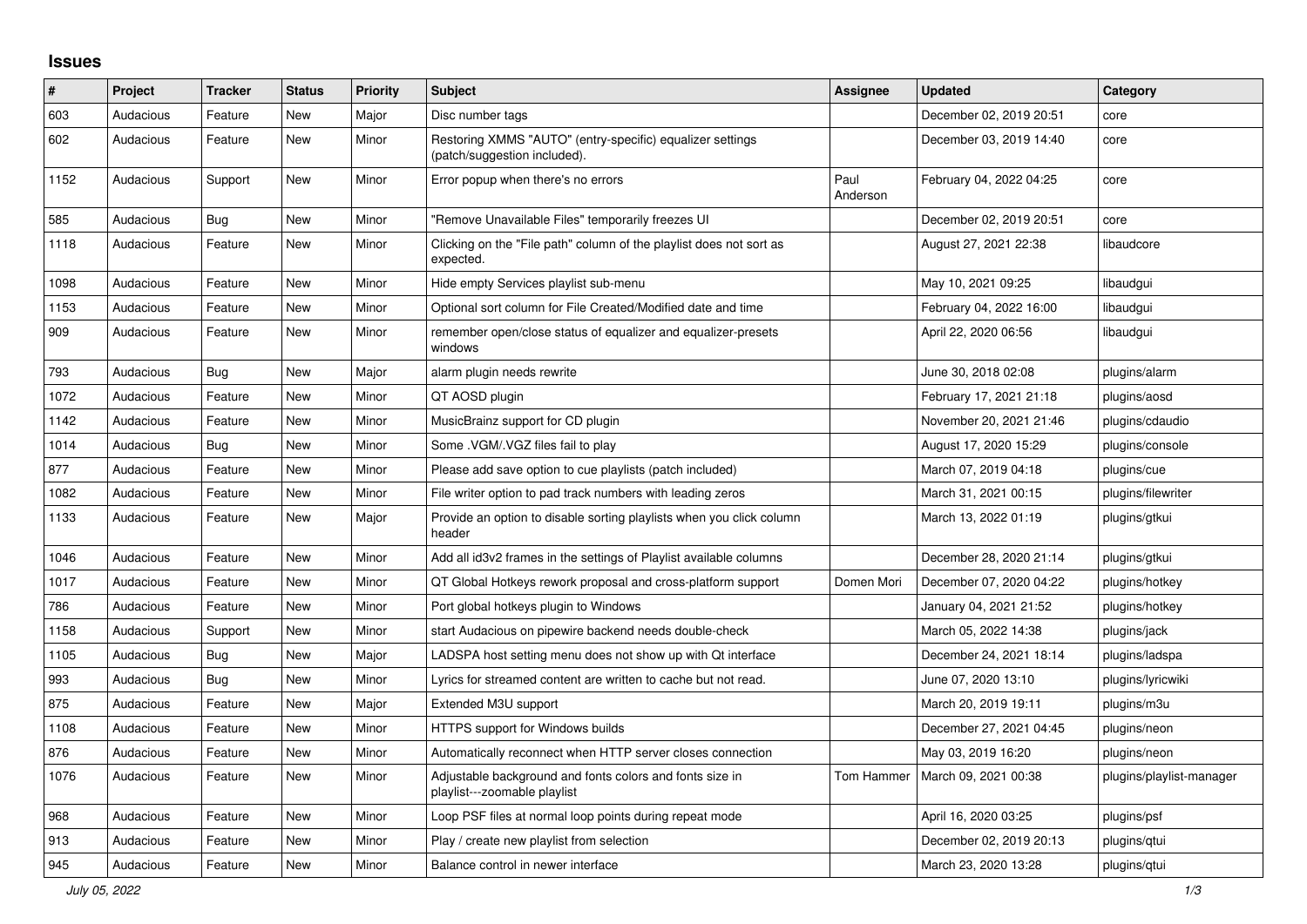| $\#$ | Project   | <b>Tracker</b> | <b>Status</b> | <b>Priority</b> | <b>Subject</b>                                                                                      | <b>Assignee</b> | <b>Updated</b>                      | Category            |
|------|-----------|----------------|---------------|-----------------|-----------------------------------------------------------------------------------------------------|-----------------|-------------------------------------|---------------------|
| 429  | Audacious | Feature        | New           | Minor           | Please enable scrobbling to libre.fm in Scrobbler 2.0                                               |                 | September 02, 2019 10:35            | plugins/scrobbler2  |
| 1106 | Audacious | Bug            | <b>New</b>    | Minor           | Could not communicate with last.fm: Error in the HTTP2 framing layer.                               |                 | June 15, 2021 21:30                 | plugins/scrobbler2  |
| 943  | Audacious | Feature        | New           | Minor           | Being able to add several folders to the library, and arrange that<br>Audacious recognizes symlinks |                 | March 23, 2020 15:41                | plugins/search tool |
| 1088 | Audacious | Feature        | <b>New</b>    | Minor           | plugin: status icon: ADD option to select tray mouse Middle Click action                            |                 | April 11, 2021 12:05                | plugins/statusicon  |
| 969  | Audacious | Feature        | New           | Minor           | streamtuner plugin: Please add column-sortability, or at least sort<br>alphabetically by 1st column |                 | June 16, 2020 09:54                 | plugins/streamtuner |
| 975  | Audacious | <b>Bug</b>     | New           | Minor           | Segfault/leak on exit with streamtuner enabled                                                      |                 | Ariadne Conill   May 01, 2020 00:17 | plugins/streamtuner |
| 859  | Audacious | Bug            | New           | Minor           | wsz skins cannot be used on Windows                                                                 |                 | January 01, 2020 02:48              | win32               |
| 1101 | Audacious | Feature        | <b>New</b>    | Major           | Please add media shortcut keys for Windows 10                                                       |                 | December 03, 2021 16:31             | win32               |
| 1091 | Audacious | Feature        | New           | Minor           | Built-in lyrics support                                                                             |                 | April 28, 2021 18:24                |                     |
| 1092 | Audacious | Feature        | New           | Minor           | Reread metadata on play option                                                                      |                 | April 30, 2021 03:35                |                     |
| 1148 | Audacious | Feature        | New           | Minor           | Save the dimensions of the open-file dialogue window                                                |                 | January 18, 2022 14:43              |                     |
| 1151 | Audacious | Feature        | New           | Minor           | Load balance XSPF tracks with multiple location URIs                                                |                 | January 28, 2022 19:10              |                     |
| 1093 | Audacious | Feature        | <b>New</b>    | Minor           | Make the Song Dialog (Qt) window wider by default                                                   |                 | May 17, 2021 15:36                  |                     |
| 1095 | Audacious | Feature        | New           | Minor           | Ctrl $+$ Z / R to undo / redo changes to playlist                                                   |                 | May 07, 2021 18:42                  |                     |
| 1099 | Audacious | Feature        | New           | Minor           | Per-track ReplayGain shouldn't be enabled by default                                                |                 | May 09, 2021 13:41                  |                     |
| 1096 | Audacious | Feature        | New           | Minor           | Calculate and show selection stats in the status bar                                                |                 | May 10, 2021 03:06                  |                     |
| 1097 | Audacious | Feature        | New           | Minor           | Replace the volume button with a horizontal scale                                                   |                 | May 17, 2021 00:21                  |                     |
| 873  | Audacious | Feature        | <b>New</b>    | Minor           | Optionally make "previous track" restart current track                                              |                 | June 08, 2021 22:55                 |                     |
| 1154 | Audacious | Support        | New           | Minor           | Playlist column Headers                                                                             |                 | March 06, 2022 16:06                |                     |
| 1160 | Audacious | Feature        | New           | Minor           | Ogg Opus support for streams                                                                        |                 | March 11, 2022 18:09                |                     |
| 1161 | Audacious | Support        | New           | Major           | Wrong language                                                                                      |                 | March 16, 2022 17:46                |                     |
| 1164 | Audacious | Support        | New           | Minor           | Wheel mouse on tray icon do not change volume / context windows do<br>not appear (with cover)       |                 | March 19, 2022 13:17                |                     |
| 1170 | Audacious | Feature        | New           | Minor           | Playback mode button                                                                                |                 | April 22, 2022 16:01                |                     |
| 500  | Audacious | Feature        | New           | Minor           | fullscreen album art                                                                                |                 | April 08, 2020 19:17                |                     |
| 760  | Audacious | <b>Bug</b>     | <b>New</b>    | Major           | Credits for some pre-Transifex translators are missing                                              |                 | December 13, 2017 14:19             |                     |
| 1058 | Audacious | Feature        | New           | Minor           | Allow changing the language/locale in settings                                                      |                 | January 30, 2021 18:11              |                     |
| 784  | Audacious | <b>Bug</b>     | New           | Minor           | Audio jumps at the start of some tracks when playing CUE+TTA files                                  |                 | April 10, 2018 02:46                |                     |
| 1119 | Audacious | Feature        | New           | Minor           | ADD ability to silence internet radio timeout Error dialog popup                                    |                 | July 31, 2021 18:36                 |                     |
| 1116 | Audacious | Feature        | New           | Minor           | feature request: miniview mode with QT or GTK interace                                              |                 | February 08, 2022 06:53             |                     |
| 956  | Audacious | Feature        | New           | Minor           | Stream to chromecast                                                                                |                 | January 11, 2021 01:19              |                     |
| 864  | Audacious | Feature        | New           | Minor           | Drag/drop songs into playlists displayed in the Playlist Manager                                    |                 | October 29, 2019 02:14              |                     |